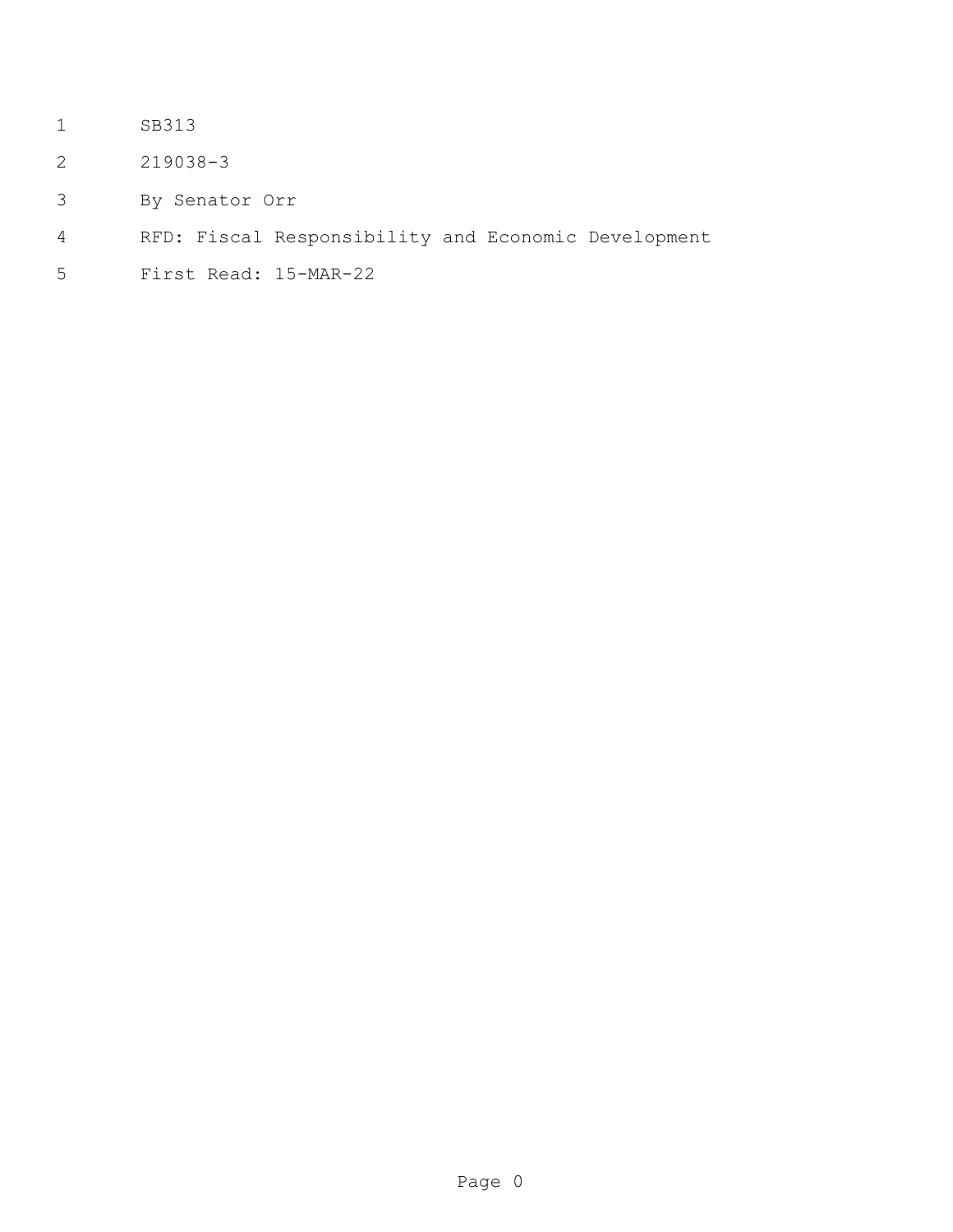| 1             | SB313                                                         |
|---------------|---------------------------------------------------------------|
| $\mathbf{2}$  |                                                               |
| 3             |                                                               |
| 4             | ENGROSSED                                                     |
| 5             |                                                               |
| 6             |                                                               |
| 7             | A BILL                                                        |
| $8\,$         | TO BE ENTITLED                                                |
| $\mathcal{G}$ | AN ACT                                                        |
| 10            |                                                               |
| 11            | Relating to public funds; to prohibit any public              |
| 12            | official or public employee from expending public funds to    |
| 13            | advocate in favor of or against statewide and local ballot    |
| 14            | measures.                                                     |
| 15            | BE IT ENACTED BY THE LEGISLATURE OF ALABAMA:                  |
| 16            | Section 1. (a) For the purposes of this section, the          |
| 17            | following terms have the following meanings:                  |
| 18            | (1) GOVERNMENTAL BODY. Any department, agency,                |
| 19            | board, commission, or authority of the state or political     |
| 20            | subdivision, or any public corporation, authority, agency,    |
| 21            | board, commission, or other governmental body controlled by   |
| 22            | the state or political subdivision, including a public        |
| 23            | institution of higher education, local board of education, or |
| 24            | any school under the jurisdiction of a local board of         |
| 25            | education.                                                    |
| 26            | (2) PUBLIC EMPLOYEE. The meaning ascribed in Section          |
| 27            | 36-25-1, Code of Alabama 1975.                                |

Page 1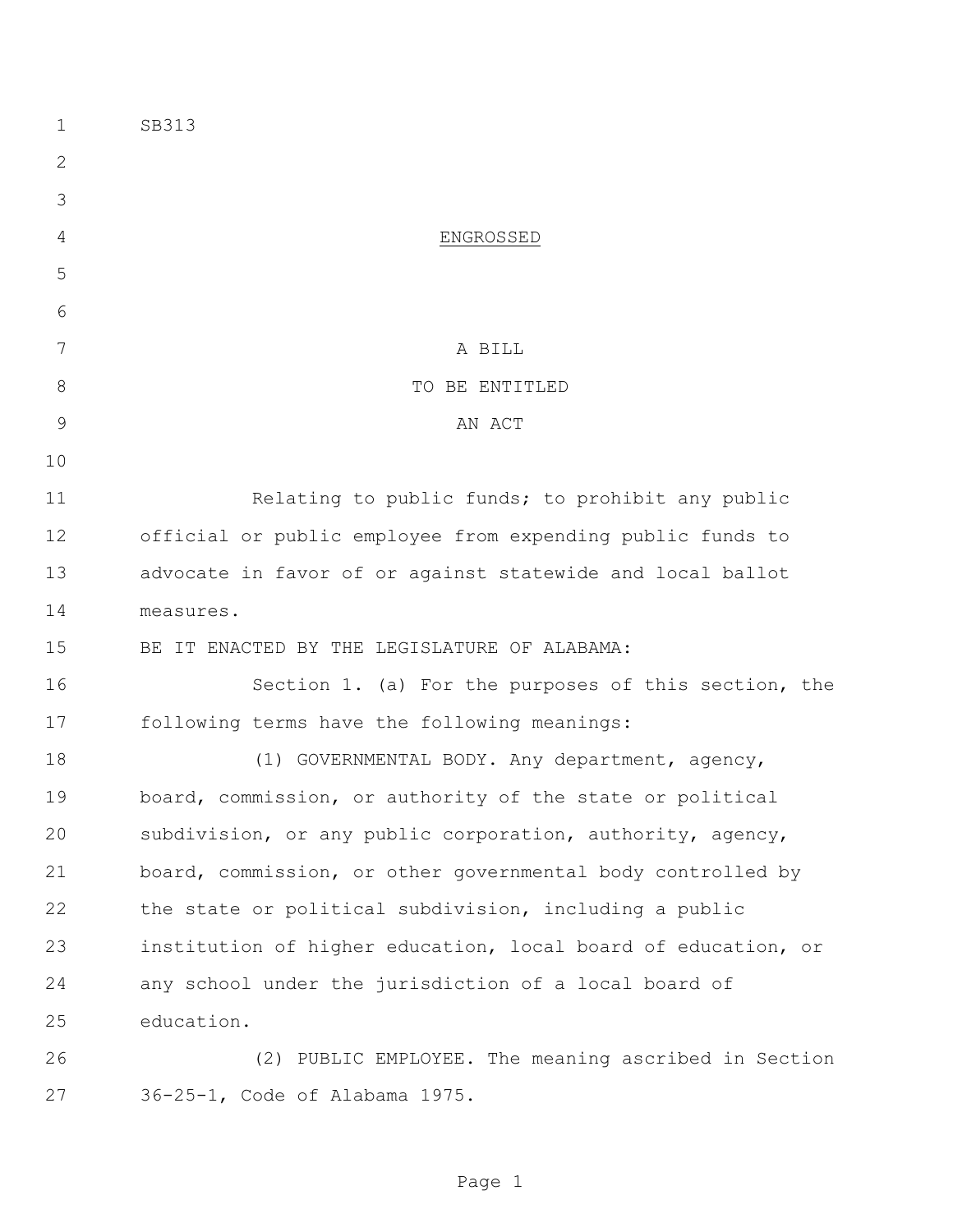(3) PUBLIC OFFICIAL. The meaning ascribed in Section 36-25-1, Code of Alabama 1975.

 (b)(1) Any provision of law to the contrary notwithstanding, a public official or public employee may not expend any public funds from any source for activities to advocate in favor of or against a statewide or local ballot measure, even if the public official or public employee has determined that the expenditure serves a public purpose.

 (2) For the purposes of this subsection, the activities prohibited are those enumerated in subdivision (b)(1) of Section 17-17-5, Code of Alabama 1975, including the presentation or distribution of any political literature or the placement of any sign, banner, marker, or other political poster on the property of a governmental body, if the purpose is to advocate in favor of or against a statewide or local ballot measure.

 (c) Providing an objective analysis or factual information on a ballot measure which does not advocate a specific position is not a prohibited activity under subsection (b).

 (d) Any public official or public employee who votes or takes other official action to expend public funds in violation of subsection (b), as determined by the Department of Examiners of Public Accounts, shall be subject to a demand for repayment in accordance with Section 41-5A-20, Code of Alabama 1975.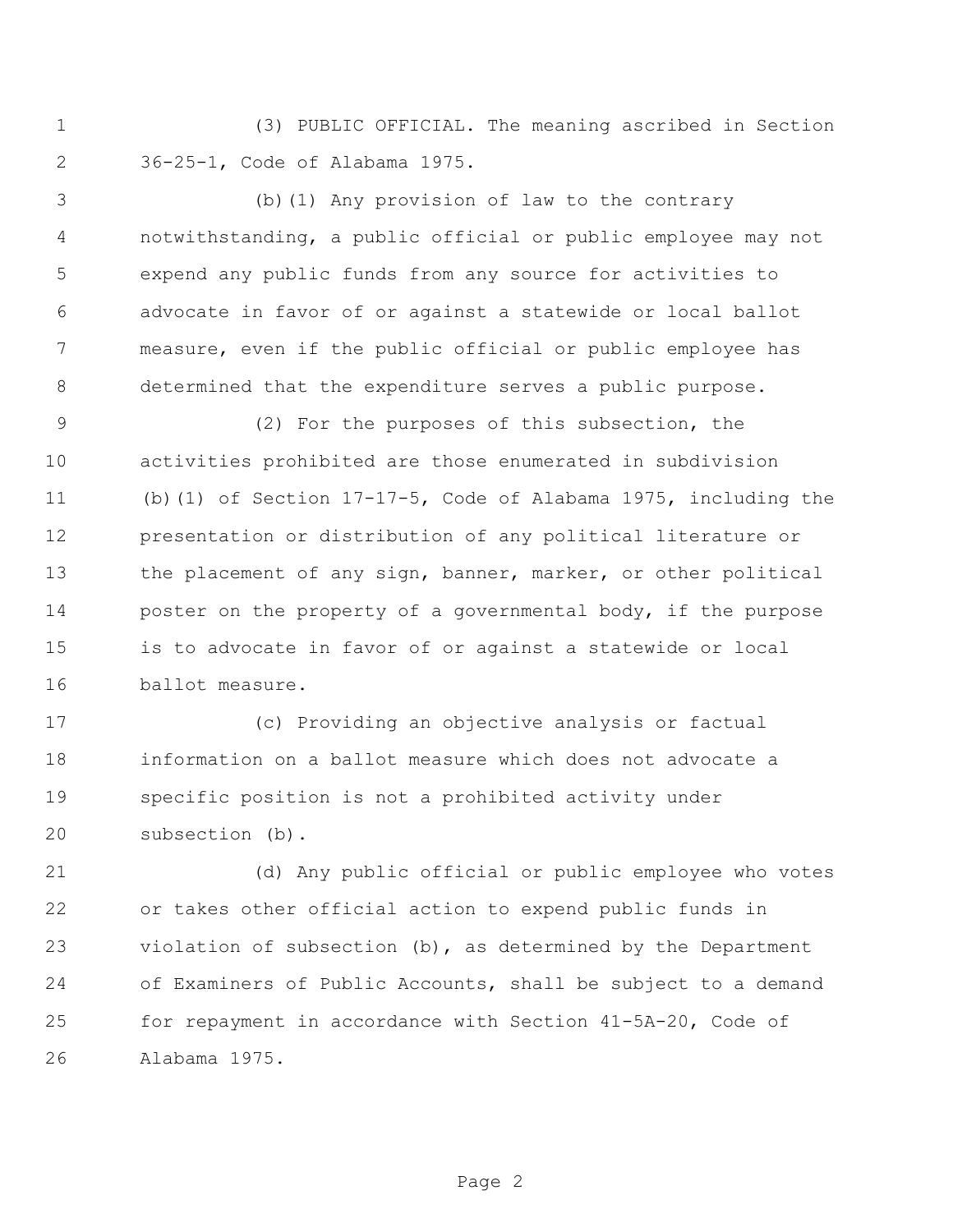(e) Nothing in this section shall prevent a contribution or dues payment to a trade association of which the public employee is a member.

 (f) Nothing in this section shall be interpreted as prohibiting any student, faculty member, or other employee or official of a school or institution of higher education from discussing political topics, including referendums, while on campus.

 (g) Nothing in this section shall be interpreted as prohibiting a public official or public employee from promoting or opposing a referendum in his or her capacity as a private citizen and while not engaged in official duties as long as the activities of the public official or public employee do not violate Section 36-25-5, Code of Alabama 1975. Section 2. This act shall become effective on the

 first day of the third month following its passage and approval by the Governor, or its otherwise becoming law.

Page 3